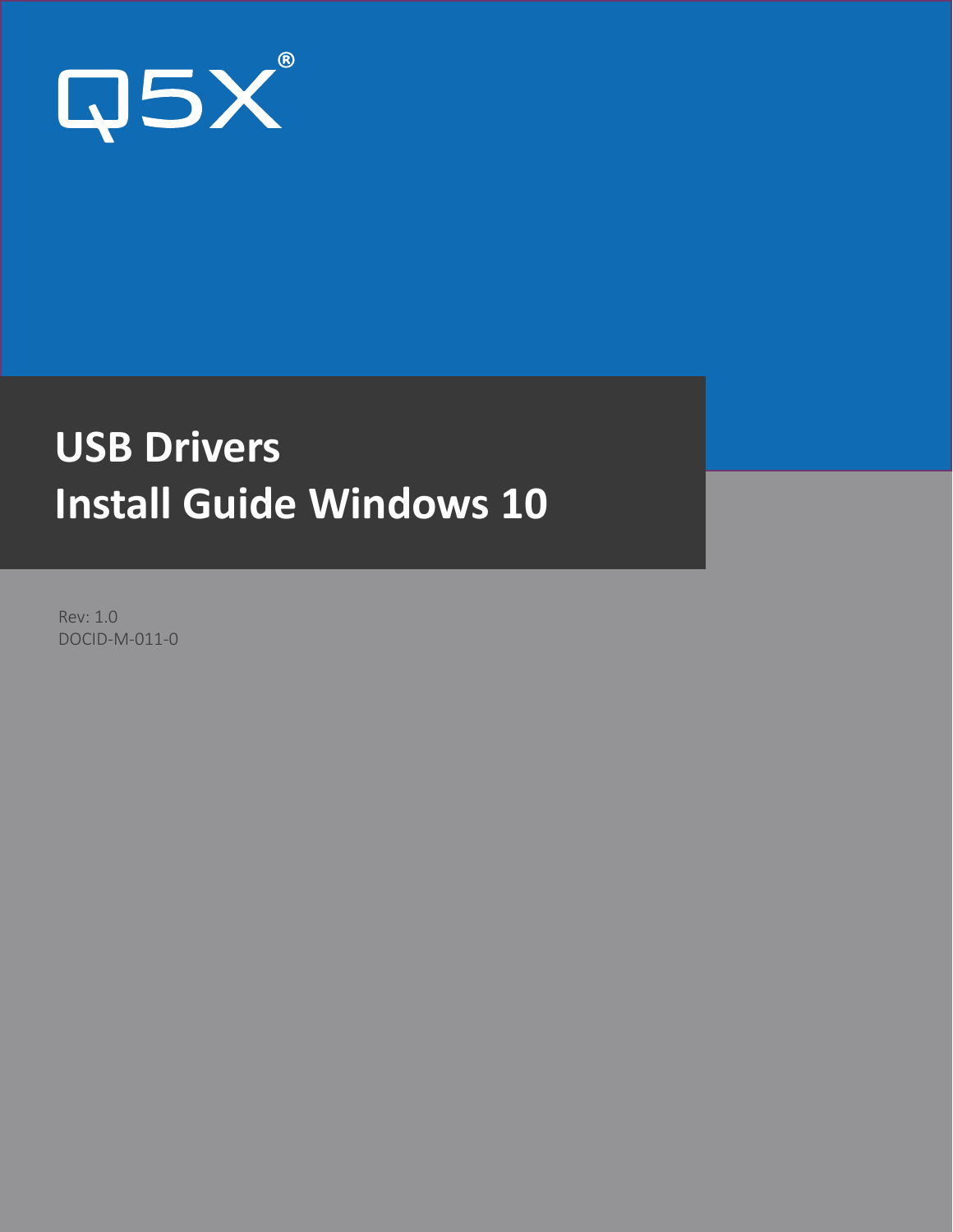# **CONTENTS**

| <b>SECTION 1</b>             | 03       |
|------------------------------|----------|
| • OVERVIEW<br>• Introduction |          |
|                              |          |
| <b>SECTION 3</b>             | $04 - 8$ |
| • STEP-BY-STEP GUIDE         |          |

## MANUAL REVISION HISTORY

Rev 1 03-29-2022 Original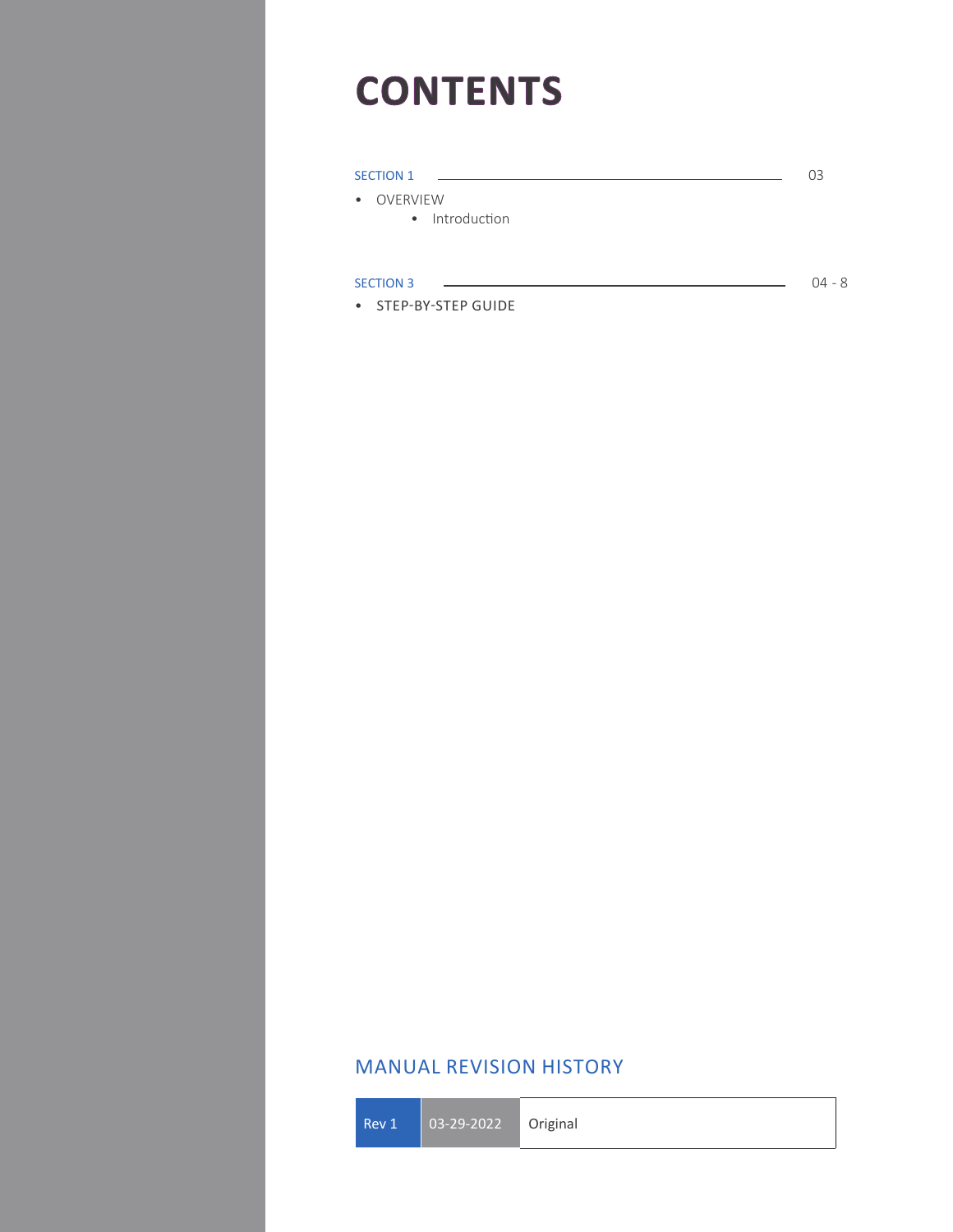

# **Overview**

## INTRODUCTION

This guide is intended to provide clear instruction for installing USB drivers for use with Q5X products under Windows 10 opperating system.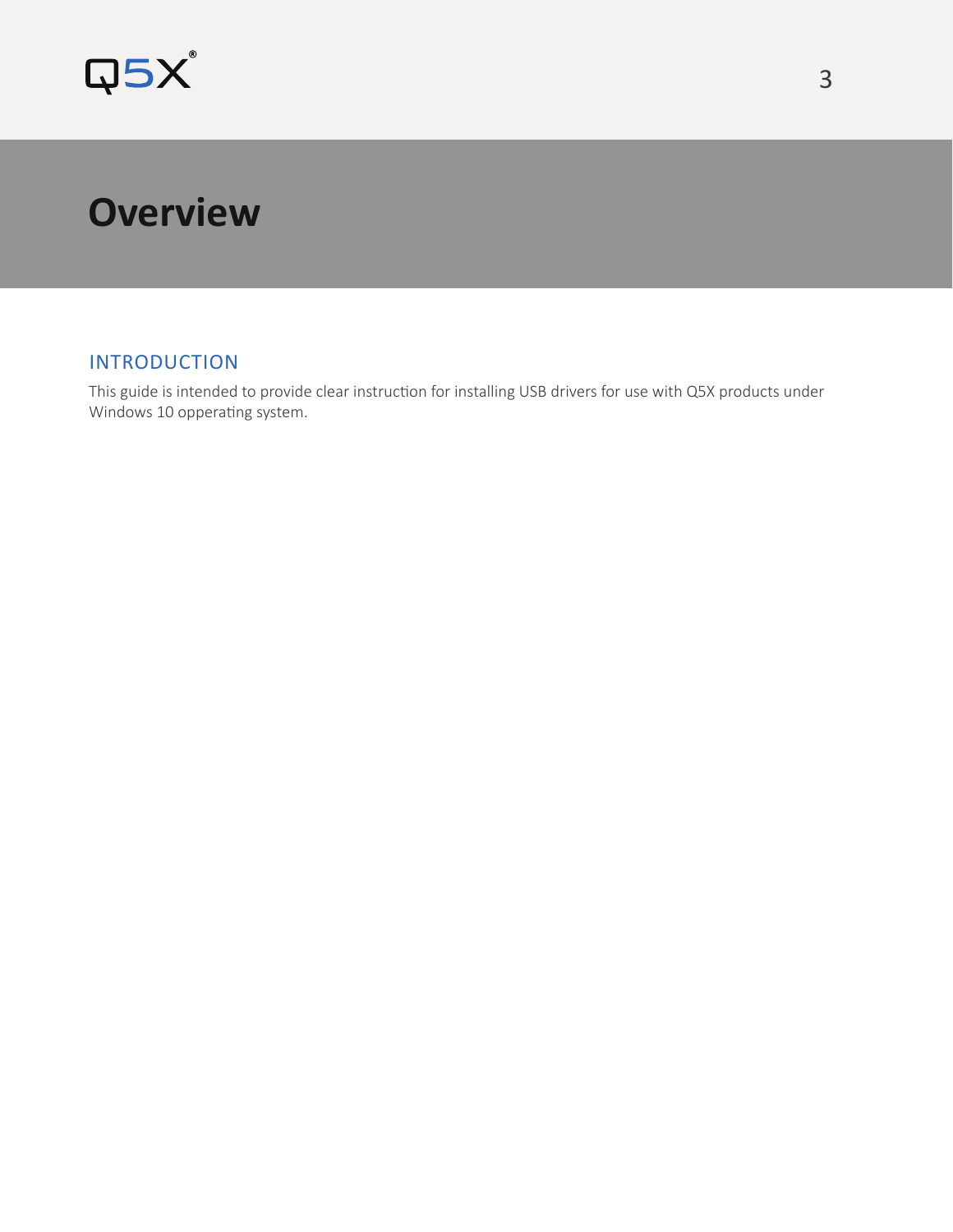

# **Step-By-Step Guide**

#### STEP ONE

Click on the Magnifying glass to the right of the windows icon, at the bottom left corner of the screen.



### STEP TWO

Type Device Manger in the search field and click on Device manager in the provided list to launch the window.

#### STEP THREE

When the Device Manager window opens; at the bottom of the list, find USB Serial Converter. Double click this item.

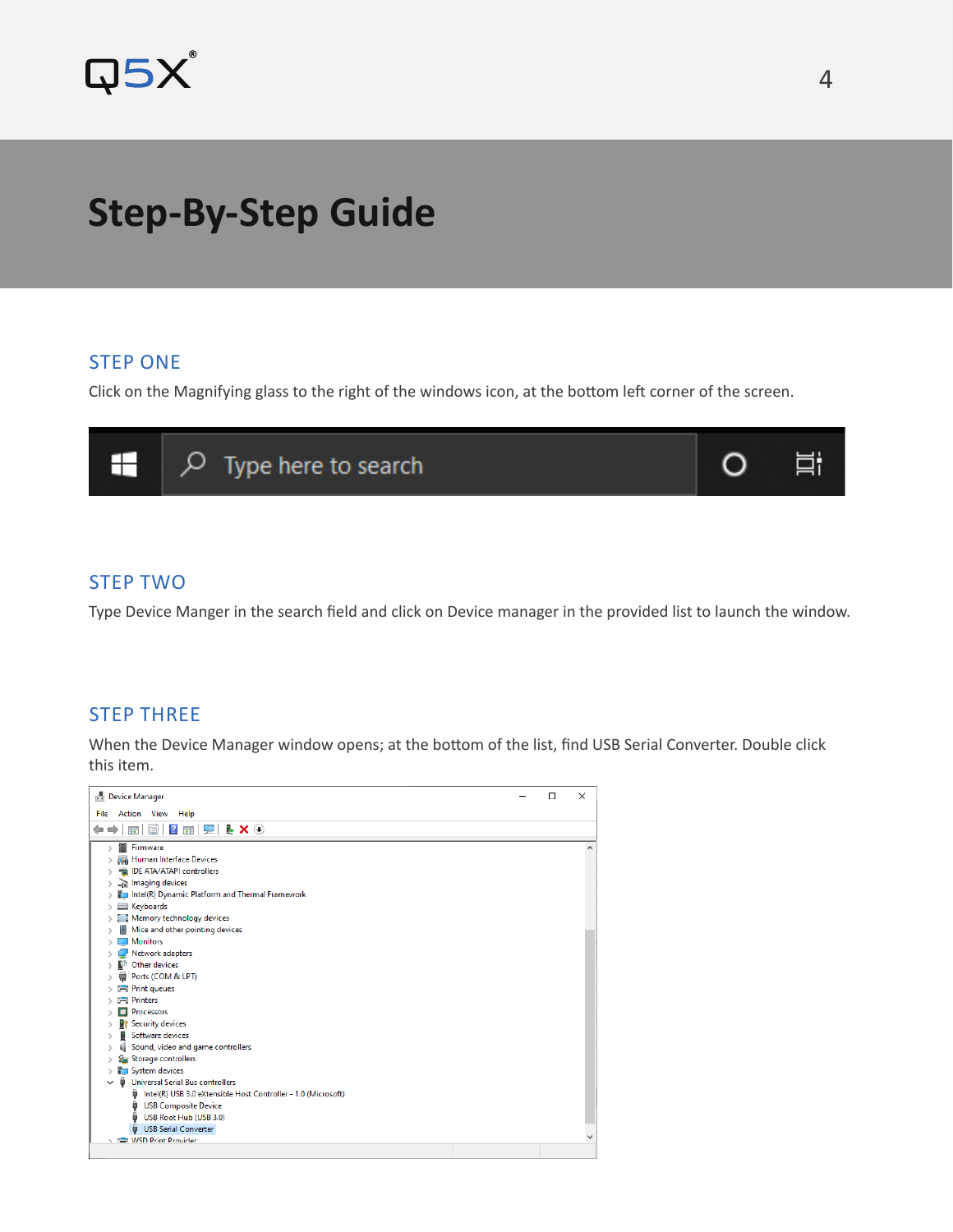

# **Step-By-Step Guide**

#### STEP FOUR

 $\overline{a}$ 

The properties window will open. Make sure it is for the FTDI. Click update driver.

| <b>USB Serial Converter Properties</b><br>$\times$                                                                         |                                                                   |  |  |  |
|----------------------------------------------------------------------------------------------------------------------------|-------------------------------------------------------------------|--|--|--|
| General                                                                                                                    | Driver<br>Details<br>Advanced   Power Management<br><b>Fvents</b> |  |  |  |
| <b>USB Serial Converter</b>                                                                                                |                                                                   |  |  |  |
| Driver Provider:<br><b>FTDI</b>                                                                                            |                                                                   |  |  |  |
| Driver Date:<br>2014-08-26                                                                                                 |                                                                   |  |  |  |
| Driver Version:<br>2.12.0.0                                                                                                |                                                                   |  |  |  |
| Digital Signer:<br>Microsoft Windows Hardware Compatibility<br>Publisher                                                   |                                                                   |  |  |  |
| <b>Driver Details</b><br>View details about the installed driver files                                                     |                                                                   |  |  |  |
| <b>Update Driver</b><br>Update the driver for this device.                                                                 |                                                                   |  |  |  |
| If the device fails after updating the driver, roll<br><b>Roll Back Driver</b><br>back to the previously installed driver. |                                                                   |  |  |  |
| <b>Disable Device</b>                                                                                                      | Disable the device                                                |  |  |  |
| <b>Uninstall Device</b>                                                                                                    | Uninstall the device from the system (Advanced).                  |  |  |  |
|                                                                                                                            | OK<br>Cancel<br>Help                                              |  |  |  |

### STEP FIVE

Browse to the zip file you downloaded from the website. Make sure include subfolders is checked.

|   |                                                                                                                                                                                                       | $\times$ |
|---|-------------------------------------------------------------------------------------------------------------------------------------------------------------------------------------------------------|----------|
| ← | Update Drivers - USB Serial Converter<br>ш                                                                                                                                                            |          |
|   | Browse for drivers on your computer                                                                                                                                                                   |          |
|   | Search for drivers in this location:<br>C:\Arttemp\MicControl Install<br>Browse<br>$\checkmark$<br>$\boxdot$ Include subfolders                                                                       |          |
|   | $\rightarrow$ Let me pick from a list of available drivers on my computer<br>This list will show available drivers compatible with the device, and all drivers in the<br>same category as the device. |          |
|   | Cancel<br><b>Next</b>                                                                                                                                                                                 |          |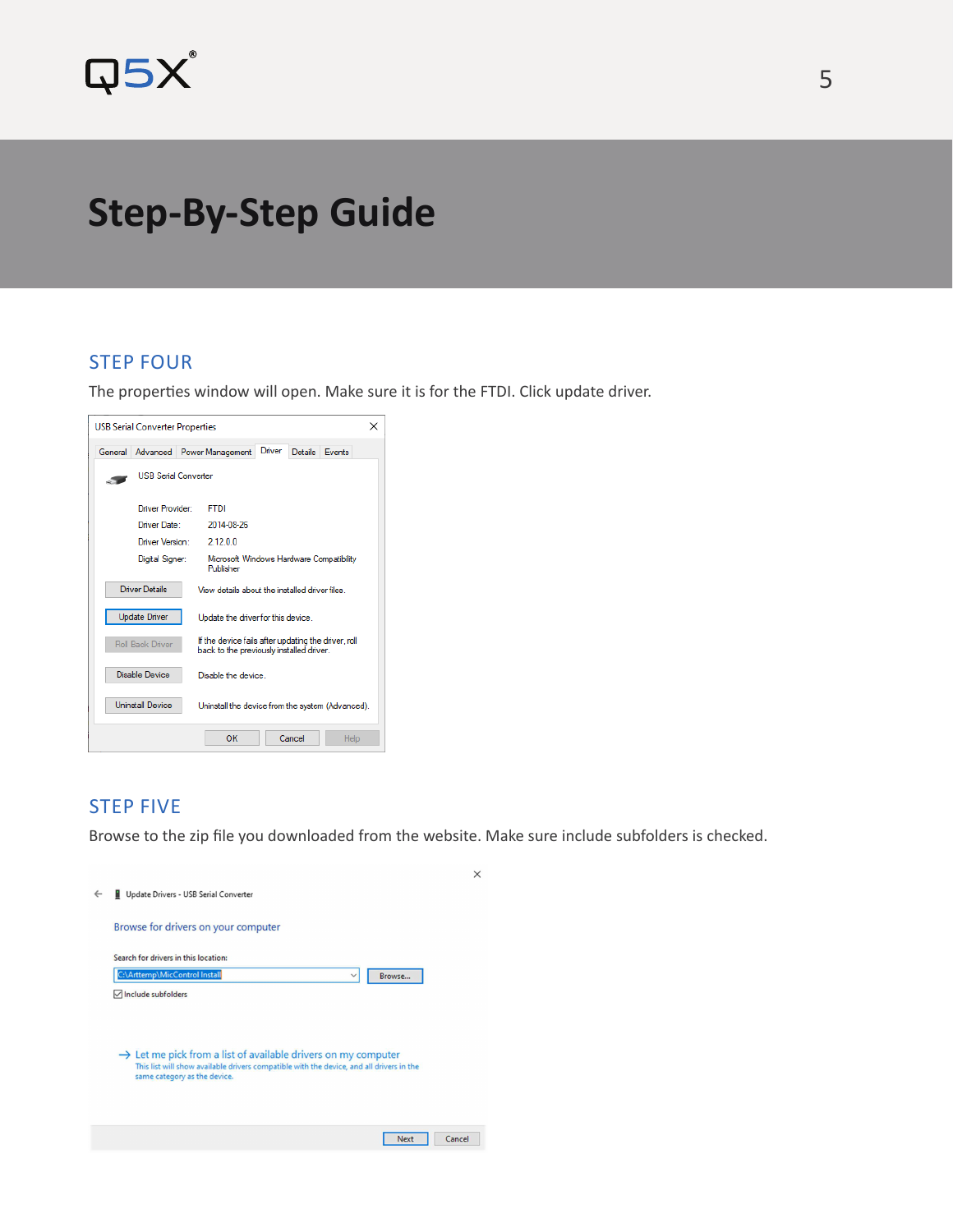

# **Step-By-Step Guide**

### STEP SIX

Select USB Drivers folder in the MIcControl Install folder. Click OK. Then Click next on the update driver window. Once the Driver is installed then plug in the H2 using the MicroUSB cable. Open the Gateway manager. Select Add gateway. Select USB, click refresh. Select the Gateway and click add.

| <b>Browse For Folder</b>                                   |                                     | × |  |
|------------------------------------------------------------|-------------------------------------|---|--|
| Select the folder that contains drivers for your hardware. |                                     |   |  |
|                                                            | MicControl Install<br>$\mathcal{P}$ | ۸ |  |
|                                                            | Production_database<br>⋗            |   |  |
|                                                            | <b>USB Drivers</b>                  |   |  |
|                                                            | amd64                               |   |  |
|                                                            | i386                                |   |  |
|                                                            | <b>Static</b><br>$\mathbf{S}$       | w |  |
| e                                                          | March Books<br>$\rightarrow$        |   |  |
|                                                            |                                     |   |  |
| Folder:                                                    | <b>USB Drivers</b>                  |   |  |
|                                                            | Cancel<br><b>OK</b>                 | æ |  |

| Add Gateway                                                                                                                                                                                                                | ×                              |  |  |
|----------------------------------------------------------------------------------------------------------------------------------------------------------------------------------------------------------------------------|--------------------------------|--|--|
| C Ethernet:                                                                                                                                                                                                                | 10.12.30.237<br>Find<br>Legacy |  |  |
| $G$ USB:<br>Refresh                                                                                                                                                                                                        | Gateway (SN: 62130)            |  |  |
| Standard Serial over Bluetooth link (COM14)<br>COM port<br>Standard Serial over Bluetooth link (COM15)<br>emulation<br>Standard Serial over Bluetooth link (COM4)<br>Standard Serial over Bluetooth link (COM6)<br>Refresh |                                |  |  |
|                                                                                                                                                                                                                            | <b>Baud Rate:</b><br>115200    |  |  |
| Cancel<br>Device Manager<br><b>ADD</b>                                                                                                                                                                                     |                                |  |  |

### STEP SIX

Click Connect on the main Gateway manger page. Then the software should see the TXs. Make sure that the TX and the Gateway are on the same 2.4 GH channel.

| <b>Session Configuration</b><br>x      |          |  |  |  |
|----------------------------------------|----------|--|--|--|
| 2.4 GHz Channel: 25 (2.475 GHz)        |          |  |  |  |
| Security                               | Generate |  |  |  |
| Link ID:<br>sic sic sic sic sic<br>sk. | Unsecure |  |  |  |
| Link ID hidden, Press<br>[*] to show.  | Undo     |  |  |  |
|                                        |          |  |  |  |
|                                        | Apply    |  |  |  |